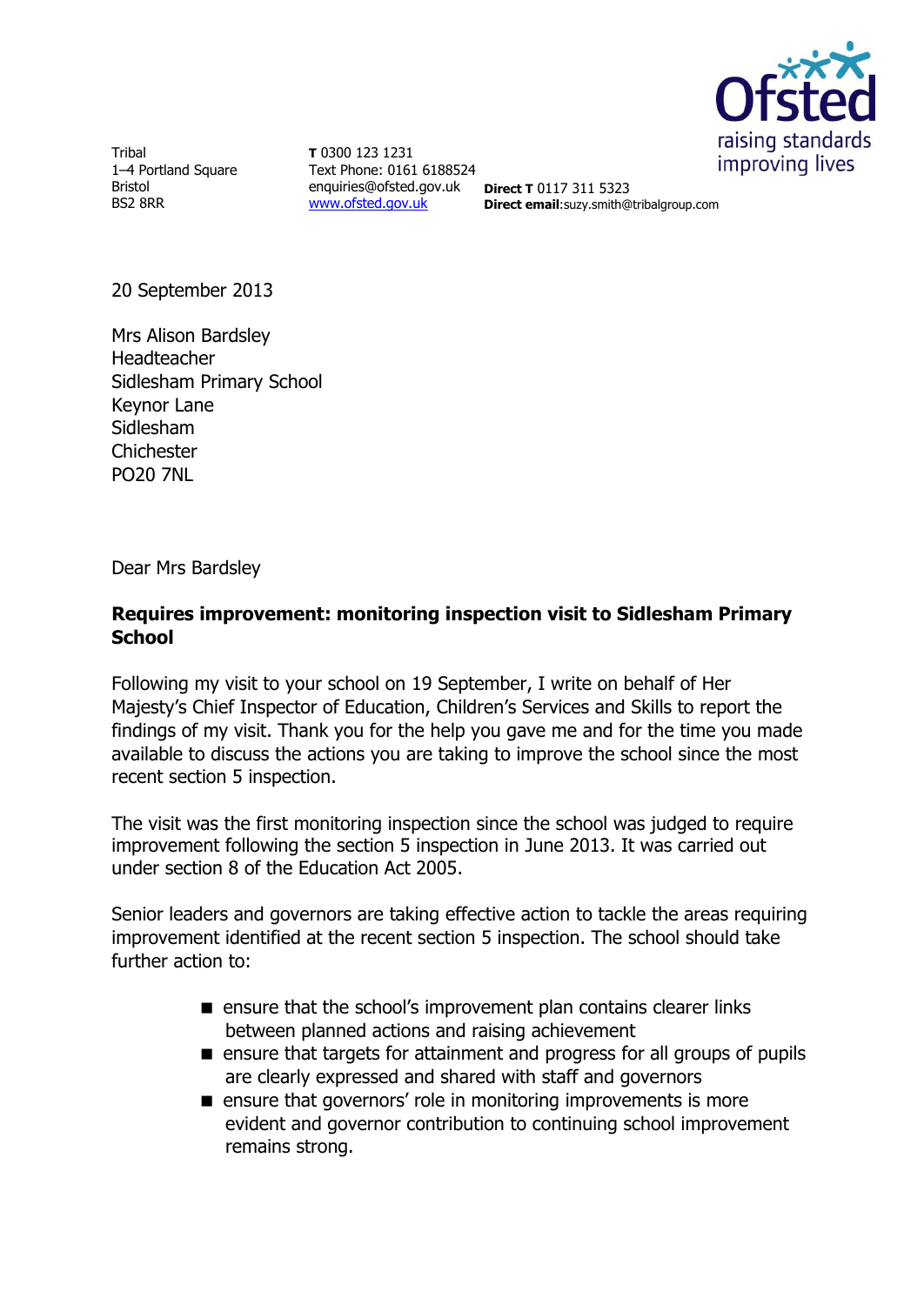

# **Evidence**

During my visit, I had a discussion with your new local authority improvement adviser and looked at plans and records, including the post-Ofsted school improvement plan. I met the Chair and two other members of the governing body. I particularly appreciated the discussions that I was able to have with you and your deputy and the opportunity to have a tour of the school. It was helpful to be able to consider with you the progress made by pupils and the information available about attainment and target setting for this academic year.

## **Context**

There have been a number of changes to the staff and governing body since the recent section 5 inspection. Four new teachers joined the school in September 2013; there are three new governors and one vacancy. Work has been carried out to improve the environment for children in the Early Years Foundation Stage.

## **Main findings**

Following your appointment in September 2012, you had already become aware of the need to take action on the areas for improvement that were identified at the recent inspection. You and your senior staff used that experience well to implement key actions in order to move the school forward more rapidly. Your school improvement plan is clear about the steps needed to improve the school and many of these are having impact. However, actions are not linked clearly enough to the intended impact on pupils' achievement for you and the governors to be sure that they are working.

Decisive action has been taken to raise the quality of teaching, including through the appointment of new teaching staff. You, your deputy and other experienced staff are providing positive role models for those who are in their first years of teaching. Good use was made of training days at the beginning of the term to share the school's ambition and key priorities for improvement. The contribution made by teaching assistants to pupils' learning is developing well. It is pleasing to see the increase in pupils' own involvement in their learning and in the life of the school, including in working with you to develop the 'five positive attitudes to learning' that everyone will use.

You are aware that, because the quality of teaching in the past was inconsistent, the progress made by the pupils has varied between year groups. Too many pupils in Key Stage 1 failed to make progress at or above expected rates in the previous academic year. Pupils currently make less progress in mathematics than they do in writing and reading. You are clearly taking strong action to prevent this pattern continuing. Very early evidence shows that all pupils are making greater strides in their learning as a result of an improvement in teaching. You are collecting useful information on progress being made. However, targets for attainment and progress